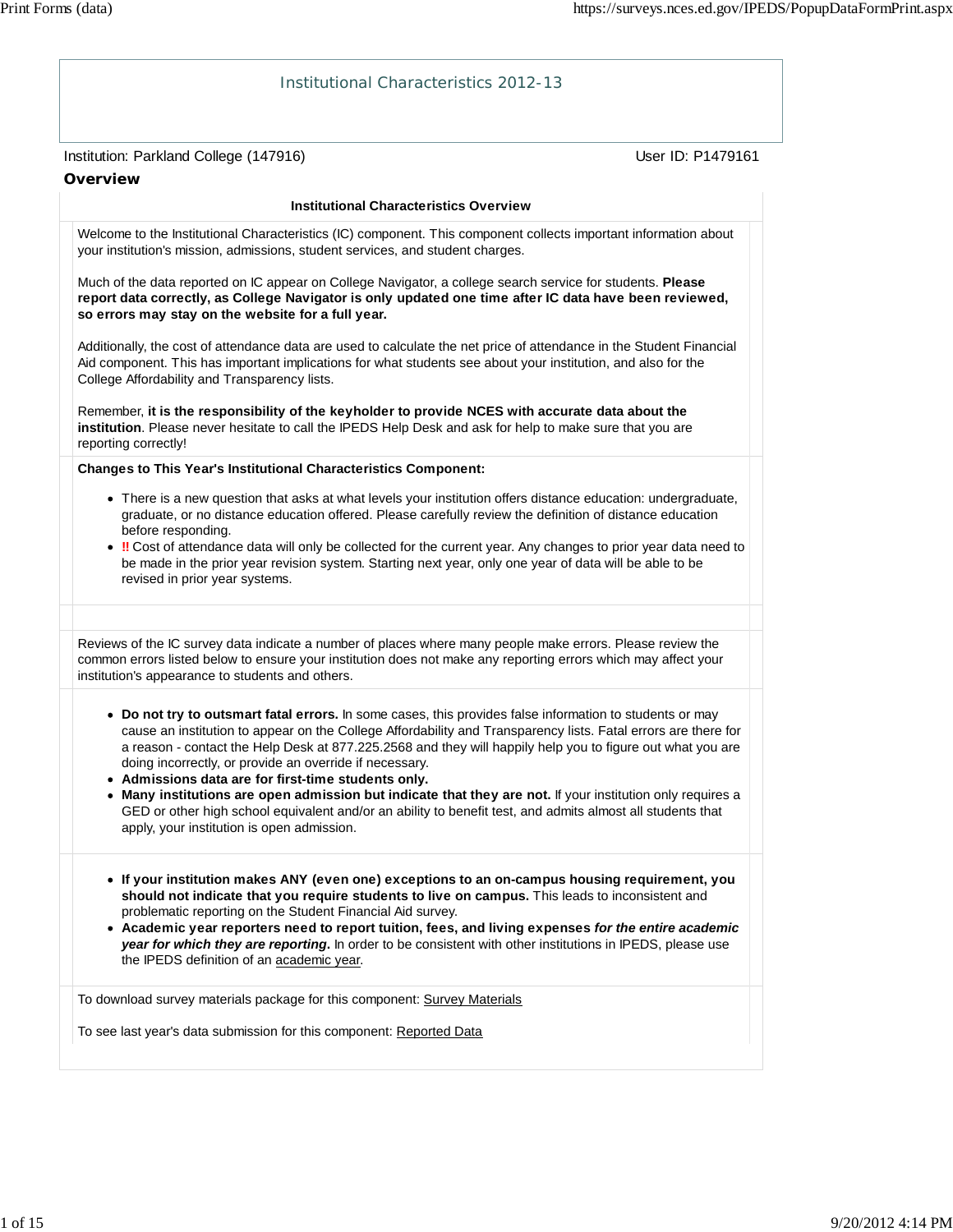|         | User ID: P1479161<br>Institution: Parkland College (147916) |                                                                                                                                                                                                                                                             |  |  |  |  |
|---------|-------------------------------------------------------------|-------------------------------------------------------------------------------------------------------------------------------------------------------------------------------------------------------------------------------------------------------------|--|--|--|--|
|         |                                                             | <b>Part A - Mission Statement</b>                                                                                                                                                                                                                           |  |  |  |  |
|         |                                                             | 1. Provide the institution's mission statement or a web address (URL) where the mission statement can be<br>found. Typed statements are limited to 2,000 characters or less. The mission statement will be available to<br>the public on College Navigator. |  |  |  |  |
|         |                                                             |                                                                                                                                                                                                                                                             |  |  |  |  |
| Mission |                                                             | http://www.parkland.edu/about/mission.aspx                                                                                                                                                                                                                  |  |  |  |  |
|         | Statement URL:                                              | Please begin URL with "http://" or "https://"                                                                                                                                                                                                               |  |  |  |  |
|         | <b>Mission Statement</b>                                    |                                                                                                                                                                                                                                                             |  |  |  |  |
|         |                                                             |                                                                                                                                                                                                                                                             |  |  |  |  |
|         |                                                             |                                                                                                                                                                                                                                                             |  |  |  |  |
|         |                                                             |                                                                                                                                                                                                                                                             |  |  |  |  |
|         |                                                             |                                                                                                                                                                                                                                                             |  |  |  |  |
|         |                                                             | 2. Are all the programs at your institution offered completely via distance education?                                                                                                                                                                      |  |  |  |  |
|         | $\circledcirc$                                              | Yes                                                                                                                                                                                                                                                         |  |  |  |  |
|         | $\bullet$                                                   | No                                                                                                                                                                                                                                                          |  |  |  |  |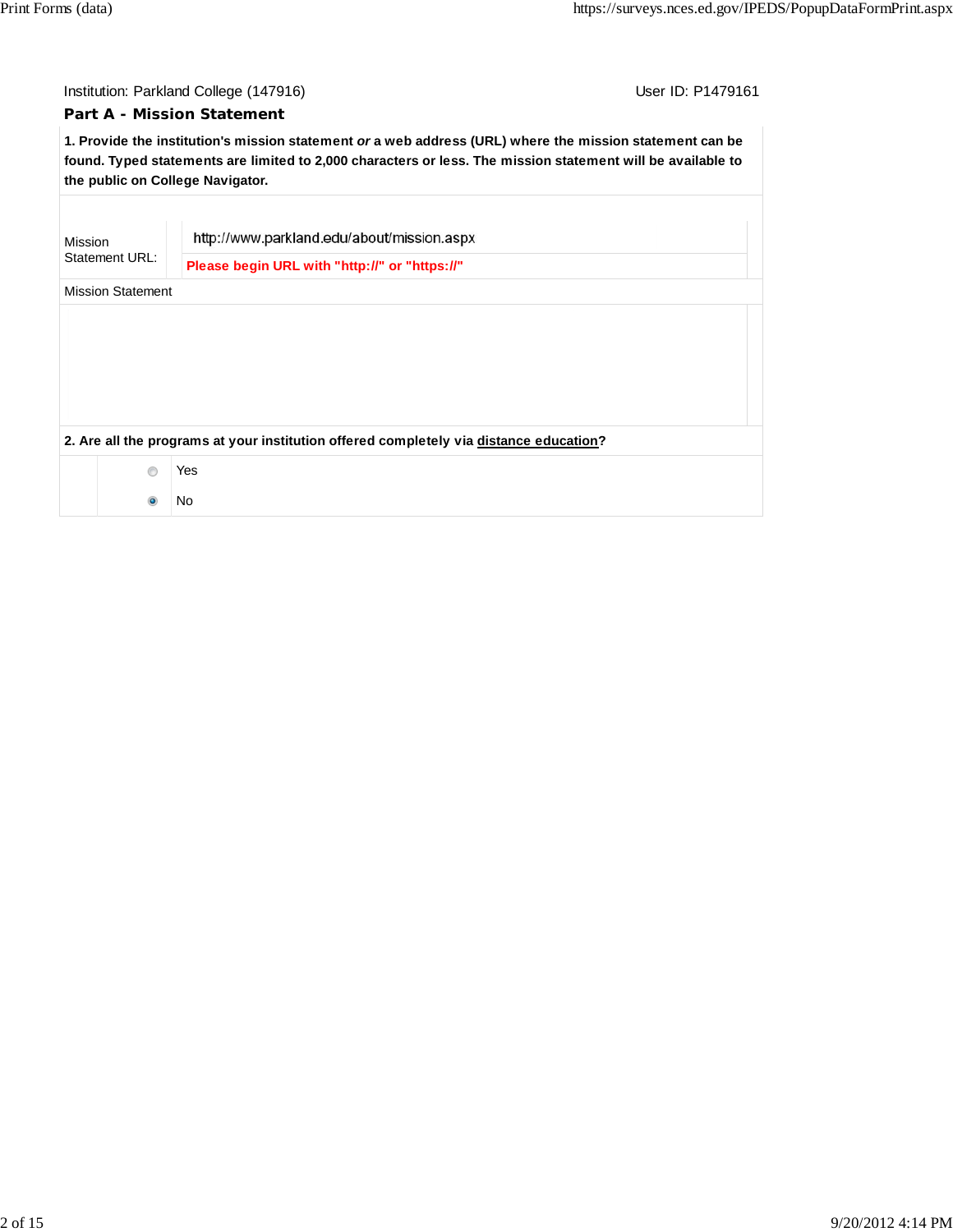#### Institution: Parkland College (147916) November 2012 12:38:39 User ID: P1479161

## **Part B - Admissions and Estimated Enrollment**

## **1. Does your institution have an open admission policy for all or most entering first-time degree/certificateseeking undergraduate-level students?**

If the only requirement for admission is a high school diploma or GED/other equivalent, your institution is still considered open admission. Institutions that require only an Ability to Benefit or similar test beyond the diploma/equivalent, and only reject a very small number of students based on the test, are also considered open admission.

If your institution does not have an open admission policy, you will be expected to answer additional questions (B2, B3, and B4) regarding your admissions procedures and admissions yield.

|  | Yes<br>- - |  |
|--|------------|--|
|  | . No       |  |

 **You may use the space below to provide context for the data you've reported above. These context notes will be posted on the College Navigator website, and should be written to be understood by students and parents.**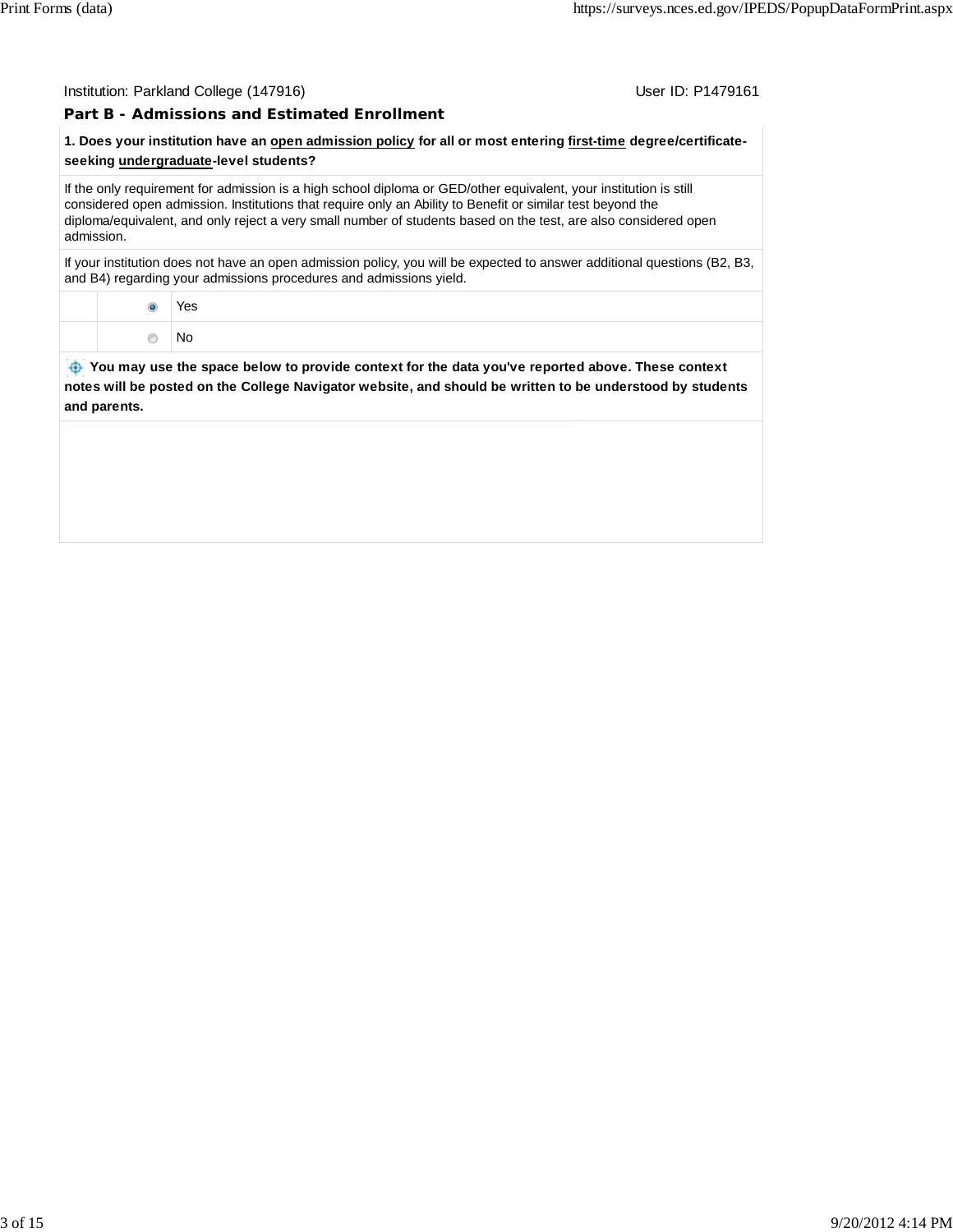### Institution: Parkland College (147916) November 2012 12:38 1999 User ID: P1479161

### **Part B - Estimated Fall Enrollment**

#### **Estimated 2012 Fall Enrollment**

*Provide an early estimate of the institution's fall enrollment for all levels offered. Levels should match those indicated 'Yes' in the IC Header survey. If you made an error in the IC Header survey, please contact the Help Desk.*

#### *These data will NOT appear in College Navigator, but will be made available via the IPEDS Data Center.*

Estimates should be based on the definitions used in the IPEDS Fall Enrollment component submitted during the spring collection (for academic institutions report an estimate of the students that are/will be enrolled as of October 15, 2012; for program reporter institutions report an estimate of students enrolled in your institution at any time between August 1 and October 31, 2012). Prior year (PY) Fall Enrollment counts are provided for reference.

|                                                                                        | Q<br><b>Full-time</b> | FT PY<br>Enroll-<br>ment | œ<br>Part-time | <b>PT PY</b><br>Enroll-<br>ment | Total |
|----------------------------------------------------------------------------------------|-----------------------|--------------------------|----------------|---------------------------------|-------|
| Undergraduate (academic or occupational<br>programs)                                   | 3,740                 | 3,432                    | 4,939          | 5,936                           | 8,679 |
| Of undergraduates, those who are<br>first-time, degree/certificate-seeking<br>students | 817                   | 740                      | 407<br>⊕       | 605                             | 1.224 |
| Graduate                                                                               |                       |                          |                |                                 | 0     |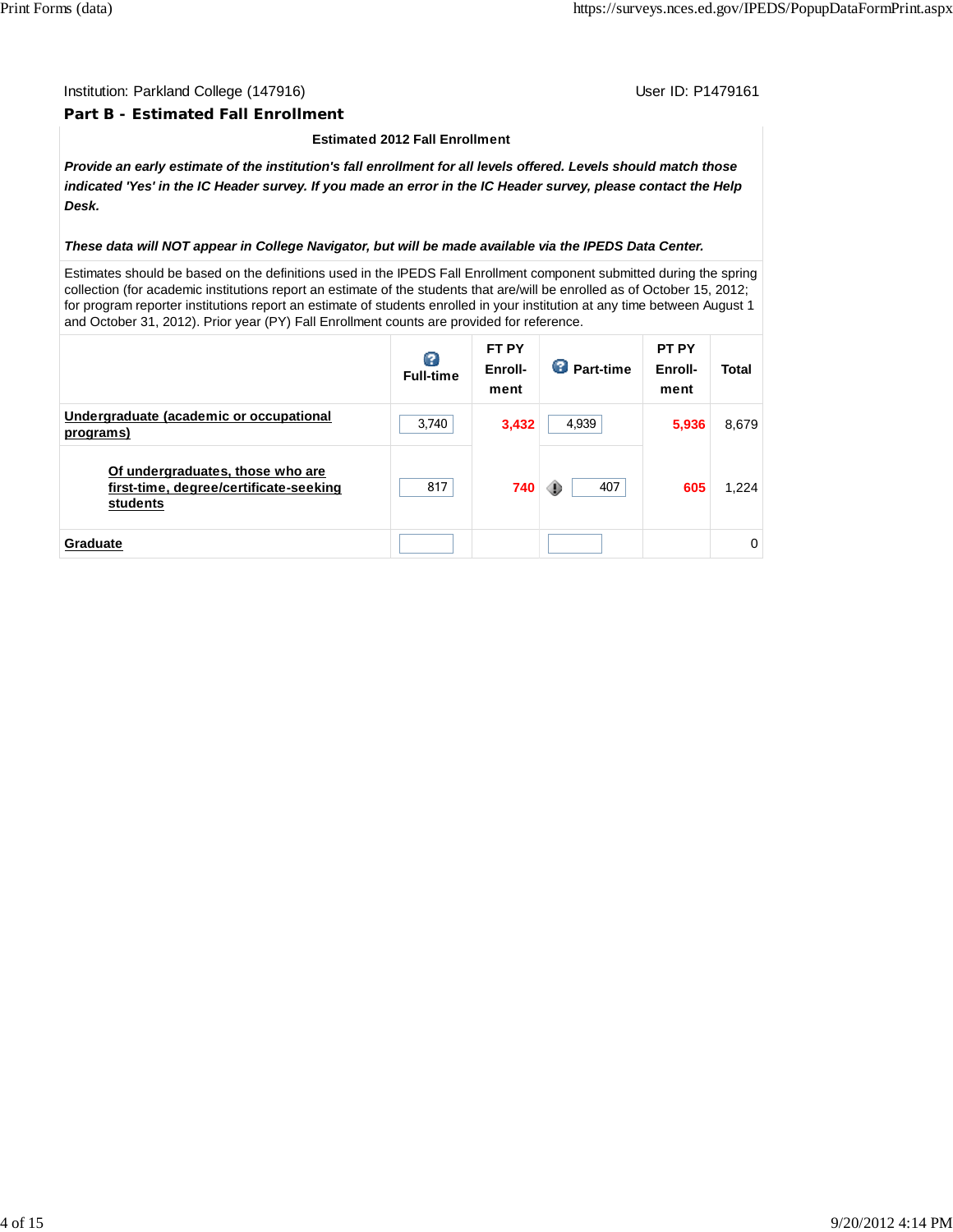|                                                                    |                      | Institution: Parkland College (147916)                                                                  | User ID: P1479161    |                                                                                                  |                         |                                                                                                     |  |
|--------------------------------------------------------------------|----------------------|---------------------------------------------------------------------------------------------------------|----------------------|--------------------------------------------------------------------------------------------------|-------------------------|-----------------------------------------------------------------------------------------------------|--|
|                                                                    |                      | Part C - Student Services - Special Learning Opportunities                                              |                      |                                                                                                  |                         |                                                                                                     |  |
|                                                                    |                      | 1. Does your institution accept any of the following? [Check all that apply]                            |                      |                                                                                                  |                         |                                                                                                     |  |
|                                                                    |                      |                                                                                                         |                      |                                                                                                  |                         |                                                                                                     |  |
| $\blacktriangledown$                                               |                      | Dual credit (college credit earned while in high school)                                                |                      |                                                                                                  |                         |                                                                                                     |  |
| $\blacktriangledown$                                               |                      | Credit for life experiences                                                                             |                      |                                                                                                  |                         |                                                                                                     |  |
| $\overline{\mathcal{A}}$                                           |                      | Advanced placement (AP) credits                                                                         |                      |                                                                                                  |                         |                                                                                                     |  |
| $\Box$                                                             |                      | None of the above                                                                                       |                      |                                                                                                  |                         |                                                                                                     |  |
|                                                                    |                      |                                                                                                         |                      |                                                                                                  |                         |                                                                                                     |  |
|                                                                    |                      | 2. What types of special learning opportunities are offered by your institution? [Check all that apply] |                      |                                                                                                  |                         |                                                                                                     |  |
|                                                                    |                      |                                                                                                         |                      |                                                                                                  |                         |                                                                                                     |  |
|                                                                    |                      |                                                                                                         |                      |                                                                                                  |                         |                                                                                                     |  |
|                                                                    | <b>ROTC</b>          |                                                                                                         |                      |                                                                                                  |                         |                                                                                                     |  |
|                                                                    | $\blacktriangledown$ | Army                                                                                                    | $\blacktriangledown$ | Navy                                                                                             | $\overline{\mathbf{v}}$ | Air Force                                                                                           |  |
|                                                                    |                      | Study abroad                                                                                            |                      |                                                                                                  |                         |                                                                                                     |  |
|                                                                    |                      | Weekend/evening college                                                                                 |                      |                                                                                                  |                         |                                                                                                     |  |
|                                                                    |                      | Teacher certification (for the elementary, middle school/junior high, or secondary level)               |                      |                                                                                                  |                         |                                                                                                     |  |
|                                                                    |                      | Do not include certifications to teach at the postsecondary level.                                      |                      |                                                                                                  |                         |                                                                                                     |  |
|                                                                    | $\Box$               |                                                                                                         |                      | Students can complete their preparation in certain areas of specialization                       |                         |                                                                                                     |  |
| $\overline{\mathsf{v}}$<br>$\overline{\mathcal{A}}$<br>n<br>$\Box$ | $\Box$               |                                                                                                         |                      |                                                                                                  |                         | Students must complete their preparation at another institution for certain areas of specialization |  |
|                                                                    | $\Box$               |                                                                                                         |                      | This institution is approved by the state for the initial certification or licensure of teachers |                         |                                                                                                     |  |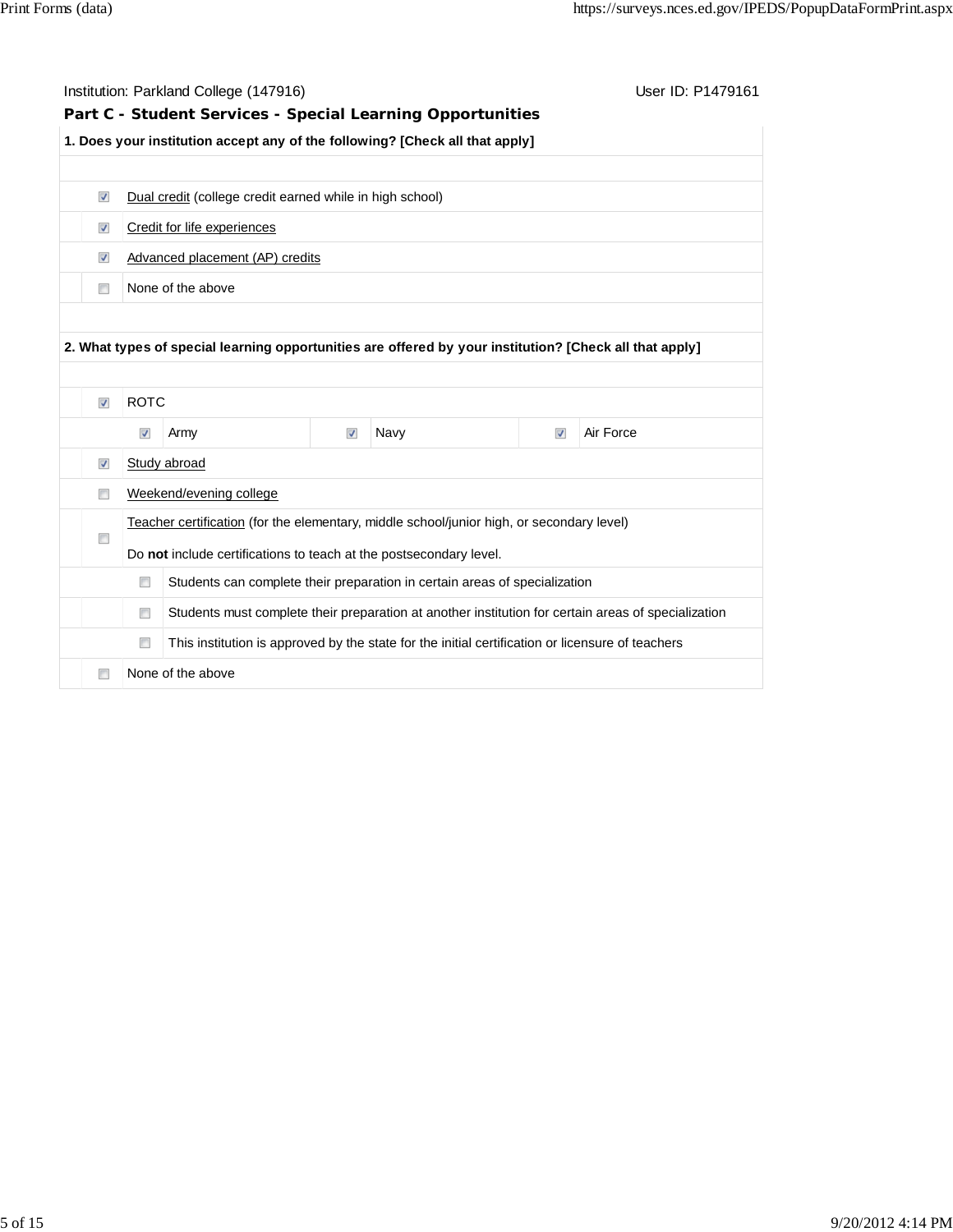### Institution: Parkland College (147916) Contact College (147916)

## **Part C - Student Services - Distance Opportunities**

| 4. Which of the following selected student services are offered by your institution? [Check all that apply] |  |
|-------------------------------------------------------------------------------------------------------------|--|
|                                                                                                             |  |

| $\blacktriangledown$    | Remedial services                           |
|-------------------------|---------------------------------------------|
| $\overline{\mathsf{v}}$ | Academic/career counseling services         |
| $\overline{\mathsf{v}}$ | Employment services for current students    |
| $\overline{\mathsf{v}}$ | Placement services for program completers   |
| $\overline{\mathbf{v}}$ | On-campus day care for children of students |
|                         | None of the above                           |

## **5. Does your institution have its own library or are you financially supporting a shared library with another postsecondary education institution?**

| $\bullet$                                                                                          |                      | Have our own library |                                                                                                            |  |  |
|----------------------------------------------------------------------------------------------------|----------------------|----------------------|------------------------------------------------------------------------------------------------------------|--|--|
| Do not have our own library but contribute financial support to a shared library<br>$\circledcirc$ |                      |                      |                                                                                                            |  |  |
| $\circledcirc$                                                                                     | Neither of the above |                      |                                                                                                            |  |  |
|                                                                                                    |                      |                      | 6. Indicate whether or not any of the following alternative tuition plans are offered by your institution. |  |  |
|                                                                                                    |                      |                      |                                                                                                            |  |  |
| No                                                                                                 |                      |                      |                                                                                                            |  |  |
| Yes<br>$\bullet$                                                                                   |                      |                      |                                                                                                            |  |  |
|                                                                                                    |                      |                      | Tuition quarantee                                                                                          |  |  |
|                                                                                                    |                      |                      |                                                                                                            |  |  |

|  | 7. Please indicate at what level(s) your institution offers distance education opportunities (courses and/or |
|--|--------------------------------------------------------------------------------------------------------------|
|  | Other (specify in box below)                                                                                 |
|  | Tuition payment plan                                                                                         |
|  | Prepaid tuition plan                                                                                         |

**7. Please indicate at what level(s) your institution offers distance education opportunities (courses and/or programs).**

| V | Undergraduate                                                   |
|---|-----------------------------------------------------------------|
|   | Graduate                                                        |
| n | The institution does not offer distance education opportunities |

You may use the space below to provide context for the data you've reported above. These context **notes will be posted on the College Navigator website, and should be written to be understood by students and parents.**

۰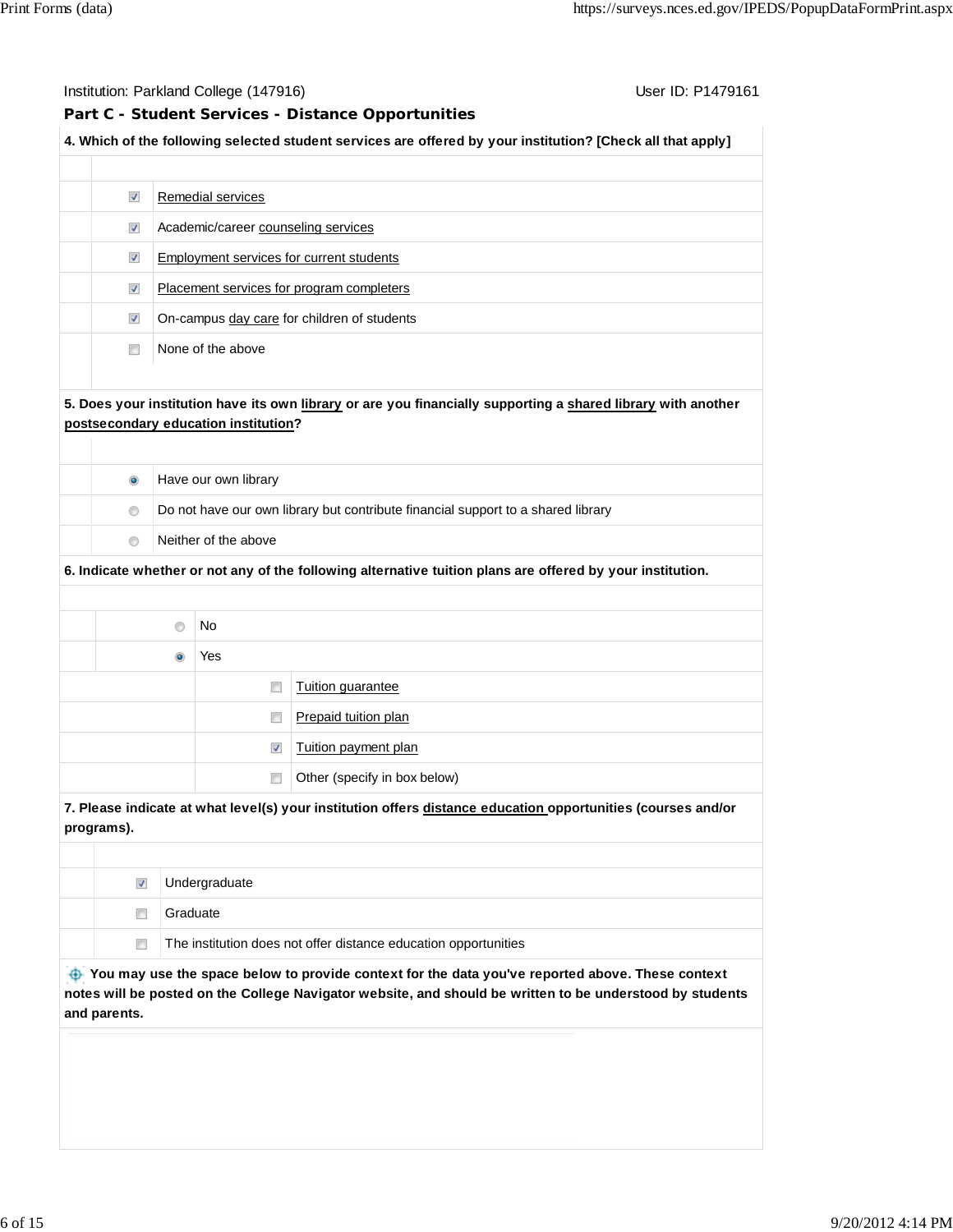|                                                                                                                                                                                                                               | User ID: P1479161<br>Institution: Parkland College (147916) |                                                                                                                                                                                                                               |   |  |  |  |
|-------------------------------------------------------------------------------------------------------------------------------------------------------------------------------------------------------------------------------|-------------------------------------------------------------|-------------------------------------------------------------------------------------------------------------------------------------------------------------------------------------------------------------------------------|---|--|--|--|
|                                                                                                                                                                                                                               | <b>Part C - Disability Service</b>                          |                                                                                                                                                                                                                               |   |  |  |  |
|                                                                                                                                                                                                                               |                                                             | Please indicate the percentage of all undergraduates enrolled during fall 2011 who were formally registered<br>as students with disabilities with the institution's office of disability services (or the equivalent office). |   |  |  |  |
|                                                                                                                                                                                                                               | $\bullet$                                                   | 3 percent or less                                                                                                                                                                                                             |   |  |  |  |
|                                                                                                                                                                                                                               | $\circledcirc$                                              | More than 3 percent:                                                                                                                                                                                                          | % |  |  |  |
| You may use the space below to provide context for the data you've reported above. These context<br>notes will be posted on the College Navigator website, and should be written to be understood by students<br>and parents. |                                                             |                                                                                                                                                                                                                               |   |  |  |  |
|                                                                                                                                                                                                                               |                                                             |                                                                                                                                                                                                                               |   |  |  |  |
|                                                                                                                                                                                                                               |                                                             |                                                                                                                                                                                                                               |   |  |  |  |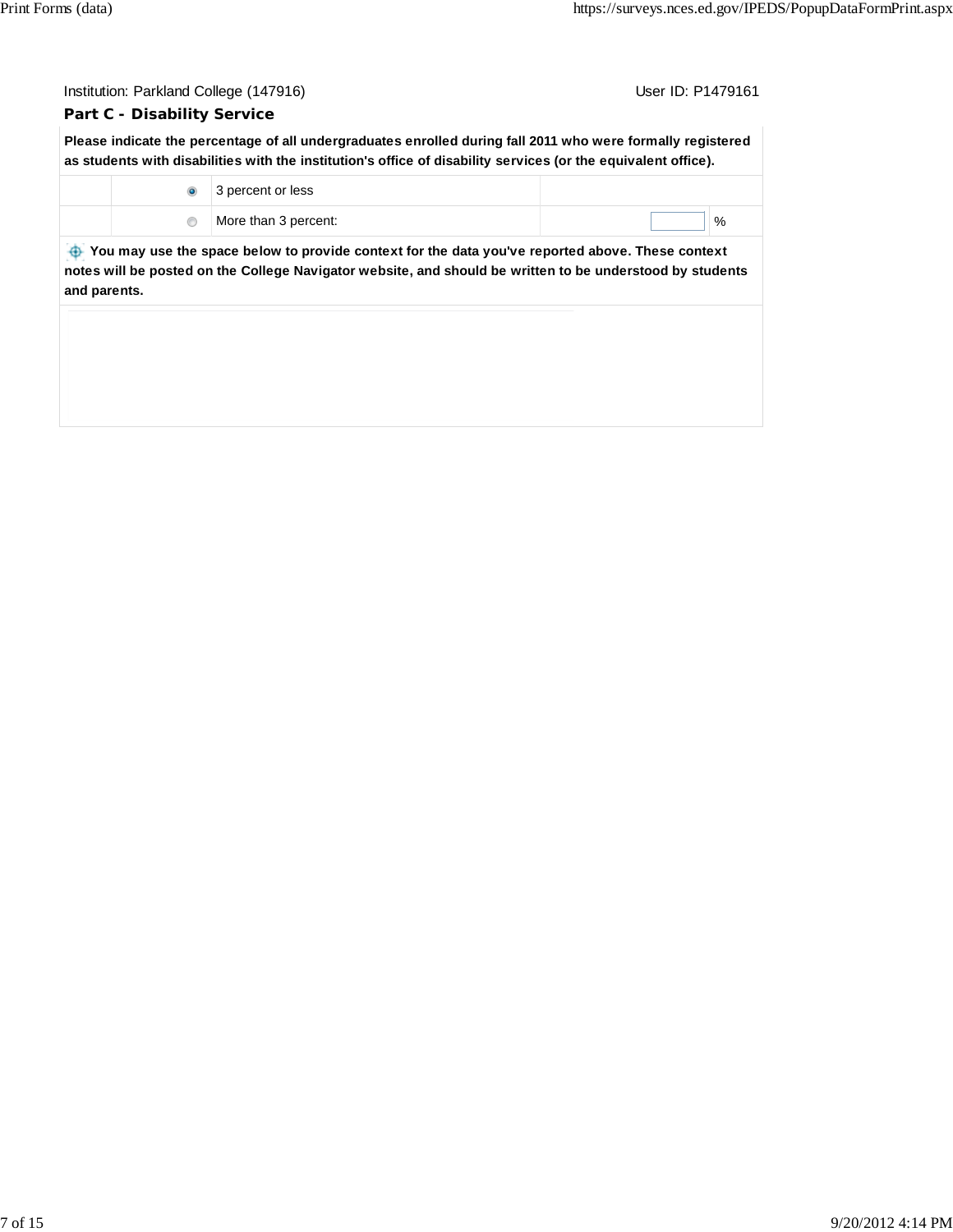|                        | User ID: P1479161<br>Institution: Parkland College (147916)                                                                                                                                                                                                                                                                      |  |
|------------------------|----------------------------------------------------------------------------------------------------------------------------------------------------------------------------------------------------------------------------------------------------------------------------------------------------------------------------------|--|
|                        | Part D - Student Charges Questions                                                                                                                                                                                                                                                                                               |  |
|                        | 1. Are all full-time, first-time degree/certificate-seeking students required to live on campus or in<br>institutionally-controlled housing?                                                                                                                                                                                     |  |
| attendance (D11).      | If you answer Yes to this question, you will not be asked to report off-campus room and board in the price of                                                                                                                                                                                                                    |  |
|                        | This is only a screening question, and your response does not show up on College Navigator.                                                                                                                                                                                                                                      |  |
|                        | If you make any exceptions to this rule, and have even one first-time, full-time student living off-campus, please<br>answer No so that this does not cause conflicts with the Student Financial Aid survey. Making changes to the SFA<br>component is very difficult and may lead to inaccurate reporting for your institution. |  |
| $\bullet$              | No                                                                                                                                                                                                                                                                                                                               |  |
| $\circ$                | Yes, and we do not make ANY (even one) exceptions to this rule                                                                                                                                                                                                                                                                   |  |
|                        | 2. Does your institution charge different tuition for in-district, in-state, or out-of-state students?                                                                                                                                                                                                                           |  |
| out-of-state students. | If you answer Yes to this question, you will be expected to report tuition amounts for in-district, in-state, and                                                                                                                                                                                                                |  |
|                        | Please only select Yes if you really charge different tuition rates, or you will be reporting the same numbers 3 times.                                                                                                                                                                                                          |  |
| 0                      | No                                                                                                                                                                                                                                                                                                                               |  |
| $\bullet$              | Yes                                                                                                                                                                                                                                                                                                                              |  |
|                        | 3. Does your institution offer institutionally-controlled housing (either on or off campus)?                                                                                                                                                                                                                                     |  |
|                        | If you answer Yes to this question, you will be expected to specify a housing capacity, and to report a room charge or<br>a combined room and board charge (D10).                                                                                                                                                                |  |
| $\bullet$              | No                                                                                                                                                                                                                                                                                                                               |  |
| ⊙                      | Yes                                                                                                                                                                                                                                                                                                                              |  |
|                        | Specify housing capacity for academic year 2012-13                                                                                                                                                                                                                                                                               |  |
|                        |                                                                                                                                                                                                                                                                                                                                  |  |
|                        | 4. Do you offer board or meal plans to your students?                                                                                                                                                                                                                                                                            |  |
| $(D10)$ .              | If you answer Yes to this question, you will be expected to report a board charge or combined room and board charge                                                                                                                                                                                                              |  |
| $\bullet$              | No                                                                                                                                                                                                                                                                                                                               |  |
| $\circ$                | Yes - Enter the number of meals per week in the maximum meal plan available                                                                                                                                                                                                                                                      |  |
|                        |                                                                                                                                                                                                                                                                                                                                  |  |
| 0                      | Yes - Number of meals per week can vary (e.g., students' charge meals against a meal card)                                                                                                                                                                                                                                       |  |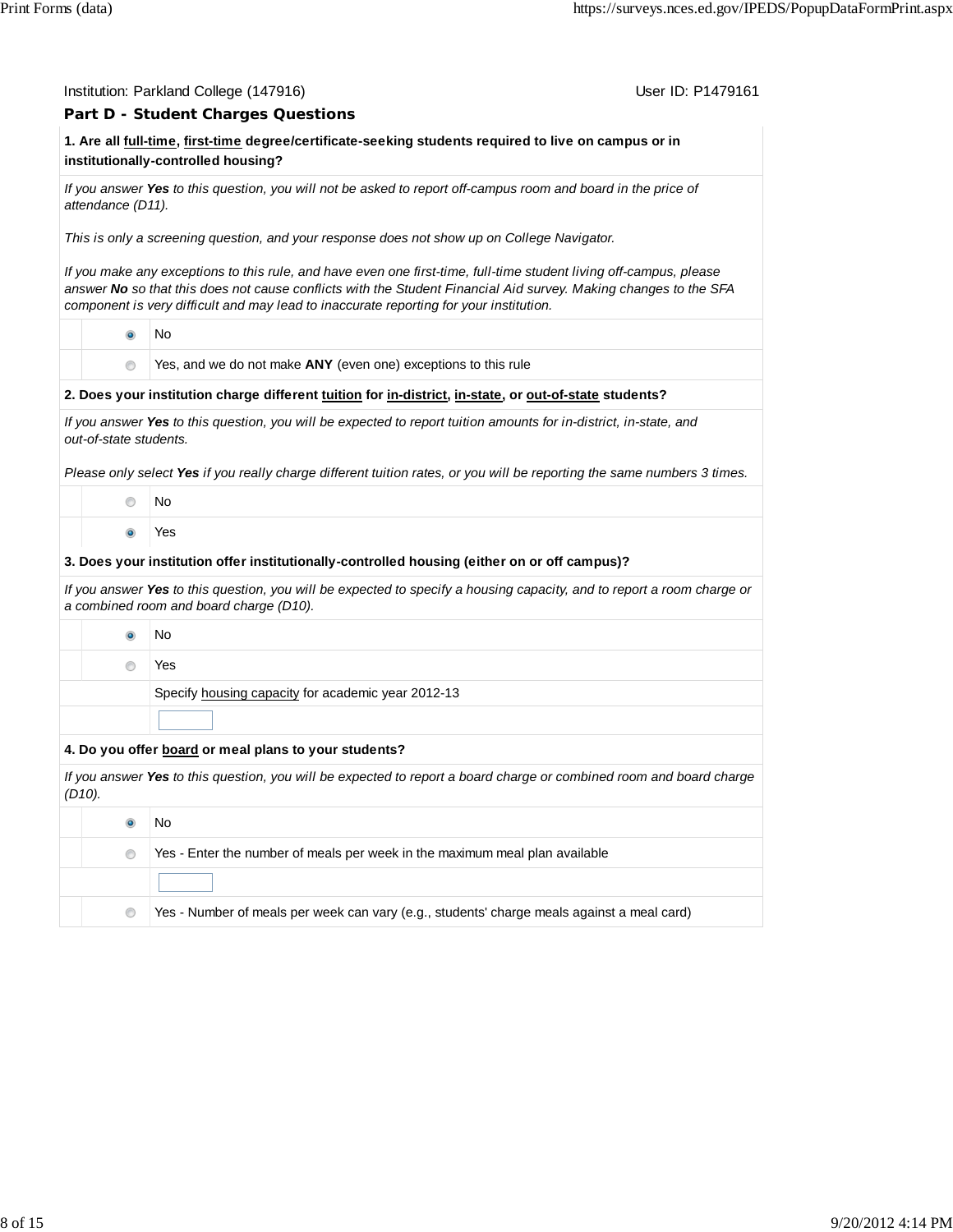|        | Institution: Parkland College (147916)                                                                                |                    |                   |          |                   |              | User ID: P1479161 |
|--------|-----------------------------------------------------------------------------------------------------------------------|--------------------|-------------------|----------|-------------------|--------------|-------------------|
|        | Part D - Undergraduate Student Charges                                                                                |                    |                   |          |                   |              |                   |
|        | If the institution charges an application fee, indicate the amount.                                                   |                    |                   |          |                   |              |                   |
|        |                                                                                                                       |                    |                   |          | <b>B</b> Amount   |              | <b>Prior year</b> |
|        | Undergraduate application fee                                                                                         |                    |                   |          |                   | 0            |                   |
|        |                                                                                                                       |                    |                   |          |                   |              |                   |
|        | 5. Charges to full-time undergraduate students for the full academic year 2012-13                                     |                    |                   |          |                   |              |                   |
|        | Please be sure to report an average tuition that includes all students at all levels (freshman, sophomore, etc.).     |                    |                   |          |                   |              |                   |
|        |                                                                                                                       |                    |                   |          |                   |              |                   |
|        |                                                                                                                       | In-district        | <b>Prior year</b> | In-state | <b>Prior year</b> | Out-of-state | Prior year        |
|        | All full-time undergraduates                                                                                          |                    |                   |          |                   |              |                   |
|        | Average tuition                                                                                                       | 3,105              | 2,970             | 7,560    | 7,530             | 13,050       | 12,450            |
|        | Required fees                                                                                                         | 255                | 240               | 255      | 240               | 255          | 240               |
|        | 6. Per credit hour charge for part-time undergraduate students                                                        |                    |                   |          |                   |              |                   |
| etc.). | Please be sure to report an average per credit tuition that includes all students at all levels (freshman, sophomore, |                    |                   |          |                   |              |                   |
|        |                                                                                                                       |                    |                   |          |                   |              |                   |
|        |                                                                                                                       | <b>In-district</b> | Prior year        | In-state | Prior year        | Out-of-state | Prior year        |
|        | Per credit hour charge                                                                                                | 104                | 99                | 252      | 251               | 435          | 415               |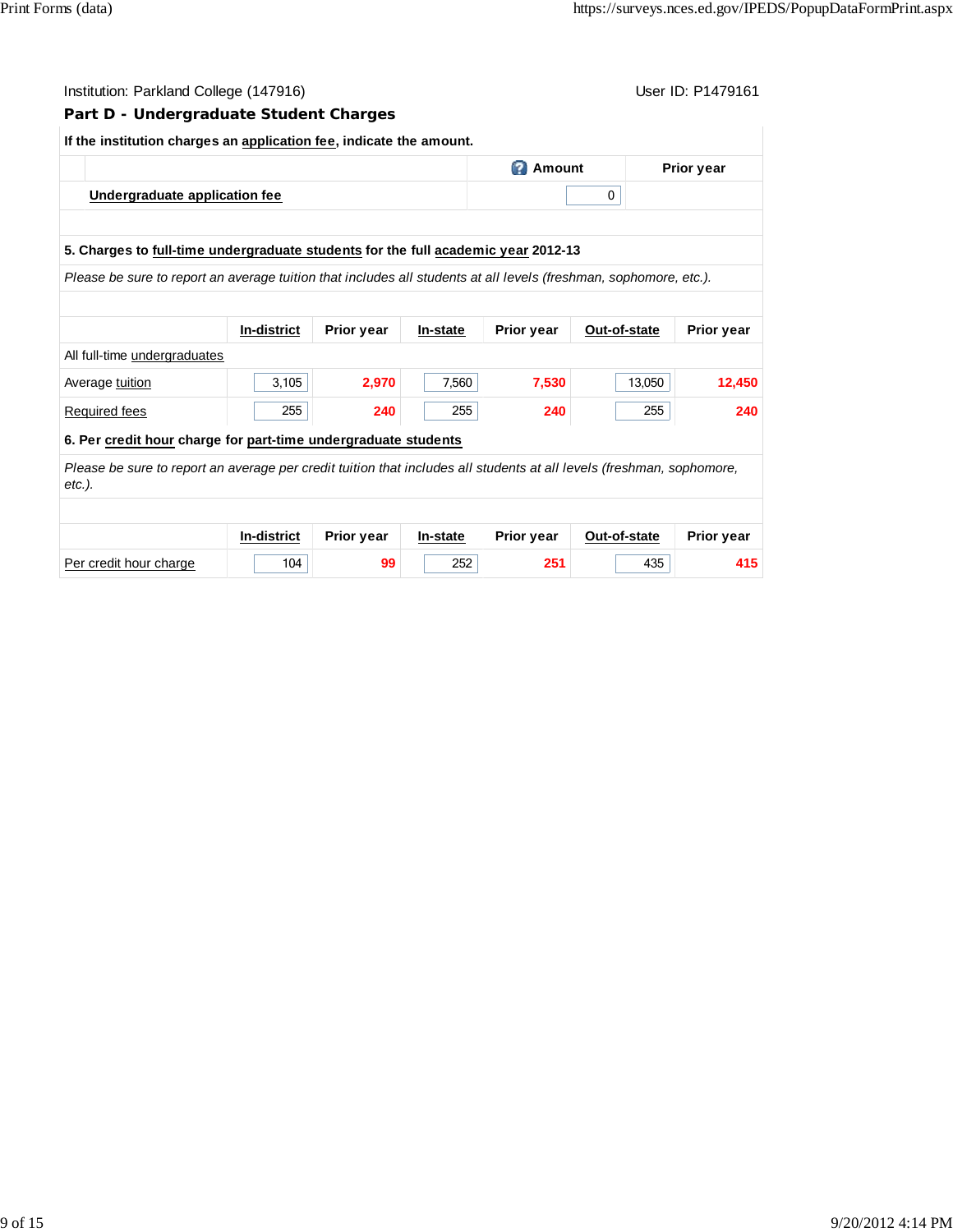| Institution: Parkland College (147916) |  |  |  |
|----------------------------------------|--|--|--|
|----------------------------------------|--|--|--|

#### **Part D - Student Charges - Price of Attendance**

User ID: P1479161

#### **11. Cost of attendance for full-time, first-time undergraduate students:**

*Please enter the amounts requested below. These data will be made available to the public on College Navigator. If your institution participates in any Title IV programs (Pell, Stafford, etc.), you must complete all information. Estimates of expenses for books and supplies, room and board, and other expenses are those from the Cost of Attendance report used by the financial aid office in determining financial need. Please talk to your financial aid office to get these numbers, to ensure that you are reporting correctly.*

 If the **2012-13 tuition and/or fees as reported on this page** for *full-time, first-time students* are covered by a tuition guarantee program, check the applicable box(es) under 'Tuition Guarantee'. Additionally, please indicate the maximum % increase that is guaranteed. *These numbers are expected to be fairly small. Please contact the Help Desk if you are confused about these values and how to report them.*

| <b>Charges for full</b><br>academic year | 2009-10 | 2010-11 | 2011-12 | 2012-13 |                                                                                                   |                                 |
|------------------------------------------|---------|---------|---------|---------|---------------------------------------------------------------------------------------------------|---------------------------------|
| Published tuition and required fees:     |         |         |         |         | <b>2</b> Tuition Guarantee<br>(check only if applicable<br>to entering students in<br>$2012 - 13$ | <b>Guaranteed</b><br>increase % |
| In-district                              |         |         |         |         |                                                                                                   |                                 |
| Tuition                                  | 2,670   | 2,820   | 2,970   | 3,105   | $\Box$                                                                                            |                                 |
| Required fees                            | 90      | 240     | 240     | 255     | $\Box$                                                                                            |                                 |
| Tuition + fees<br>total                  | 2,760   | 3,060   | 3,210   | 3,360   |                                                                                                   |                                 |
| In-state                                 |         |         |         |         |                                                                                                   |                                 |
| Tuition                                  | 7,200   | 7,590   | 7,530   | 7,560   | $\Box$                                                                                            |                                 |
| Required fees                            | 90      | 240     | 240     | 255     | $\Box$                                                                                            |                                 |
| Tuition + fees<br>total                  | 7,290   | 7,830   | 7,770   | 7,815   |                                                                                                   |                                 |
| Out-of-state                             |         |         |         |         |                                                                                                   |                                 |
| Tuition                                  | 11,250  | 11,850  | 12,450  | 13,050  | n                                                                                                 |                                 |
| <b>Required fees</b>                     | 90      | 240     | 240     | 255     | $\Box$                                                                                            |                                 |
| Tuition + fees<br>total                  | 11,340  | 12,090  | 12,690  | 13,305  |                                                                                                   |                                 |
|                                          |         |         |         |         |                                                                                                   |                                 |
| Books and supplies                       | 1,200   | 1,500   | 1,500   | 1,500   |                                                                                                   |                                 |
| Off campus (not with family):            |         |         |         |         |                                                                                                   |                                 |
| Room and board                           | 4,700   | 5,000   | 5,000   | 5,000   |                                                                                                   |                                 |
| Other expenses                           | 3,100   | 3,000   | 3,000   | 3,000   |                                                                                                   |                                 |
| Room and board<br>and other expenses     | 7,800   | 8,000   | 8,000   | 8,000   |                                                                                                   |                                 |
| Off campus (with family):                |         |         |         |         |                                                                                                   |                                 |
| Other expenses                           | 3,100   | 3,000   | 3,000   | 3,000   |                                                                                                   |                                 |
|                                          |         |         |         |         |                                                                                                   |                                 |

 **You may use the space below to provide context for the data you've reported above. These context notes will be posted on the College Navigator website, and should be written to be understood by students and parents.**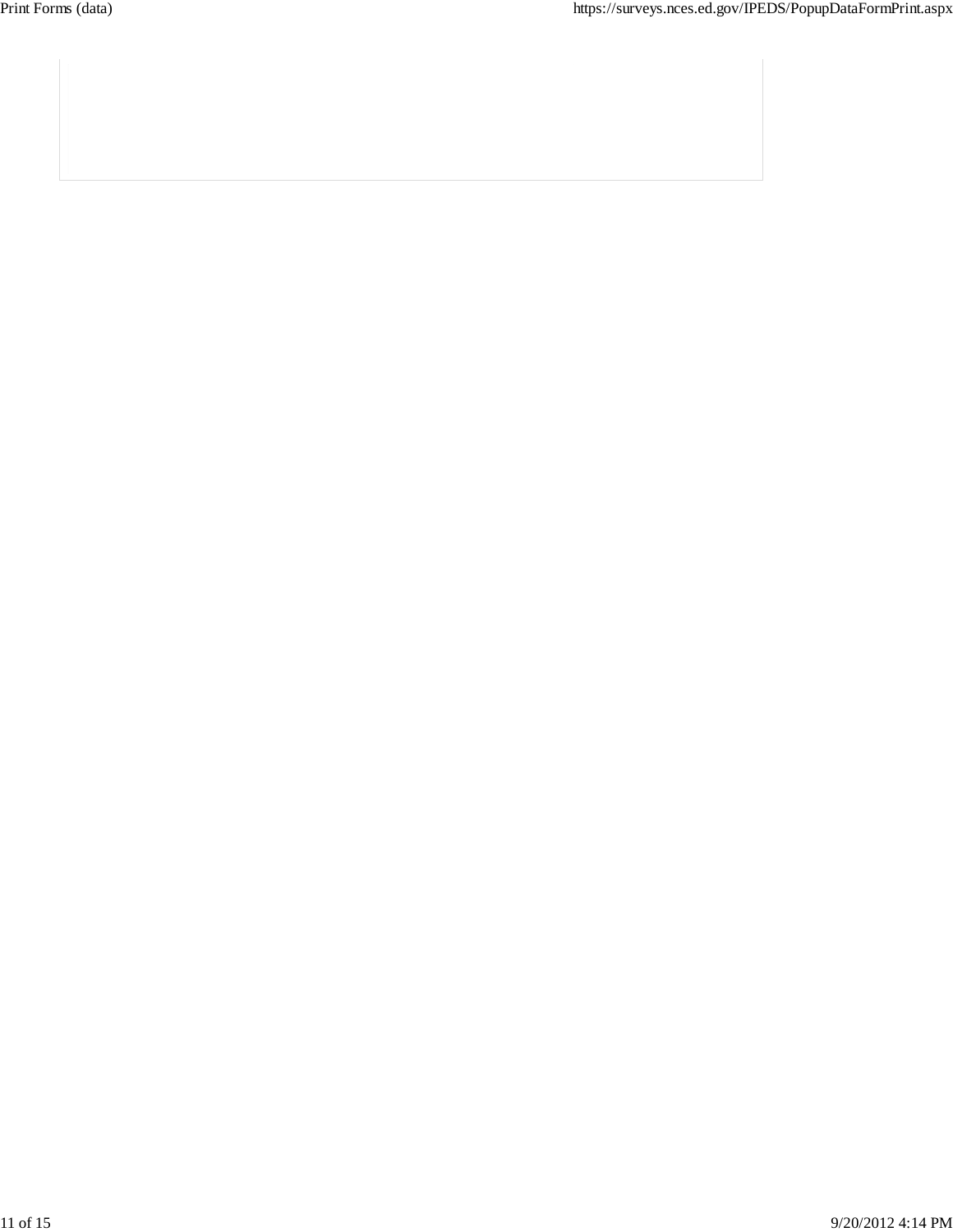## Institution: Parkland College (147916) Contact College (147916)

## **Part E - Athletic Association**

### **1. Is this institution a member of a national athletic association?**

| No                   |                                                          |
|----------------------|----------------------------------------------------------|
|                      | Yes - Check all that apply                               |
| $\Box$               | National Collegiate Athletic Association (NCAA)          |
| n                    | National Association of Intercollegiate Athletics (NAIA) |
| $\blacktriangledown$ | National Junior College Athletic Association (NJCAA)     |
| $\Box$               | United States Collegiate Athletic Association (USCAA)    |
| $\Box$               | National Christian College Athletic Association (NCCAA)  |
|                      | Other                                                    |
|                      |                                                          |

### **2. If this institution is a member of the NCAA or NAIA, specify the conference FOR EACH SPORT using the pull down menu.**

| Select One<br>Football<br>No<br>Yes-Specify<br>$\bullet$<br>$\circledcirc$<br>Select One<br>Yes-Specify<br>Basketball<br>$\bullet$<br>No<br>$\circledcirc$<br>No<br>Yes-Specify<br>Select One<br>Baseball<br>$\bullet$<br>$\circledcirc$<br>Cross country | <b>Sport</b> |           |           |                | <b>NCAA or NAIA member</b> | Conference |
|-----------------------------------------------------------------------------------------------------------------------------------------------------------------------------------------------------------------------------------------------------------|--------------|-----------|-----------|----------------|----------------------------|------------|
|                                                                                                                                                                                                                                                           |              |           |           |                |                            |            |
|                                                                                                                                                                                                                                                           |              |           |           |                |                            |            |
|                                                                                                                                                                                                                                                           |              |           |           |                |                            |            |
| and/or track                                                                                                                                                                                                                                              |              | $\bullet$ | <b>No</b> | $\circledcirc$ | Yes-Specify                | Select One |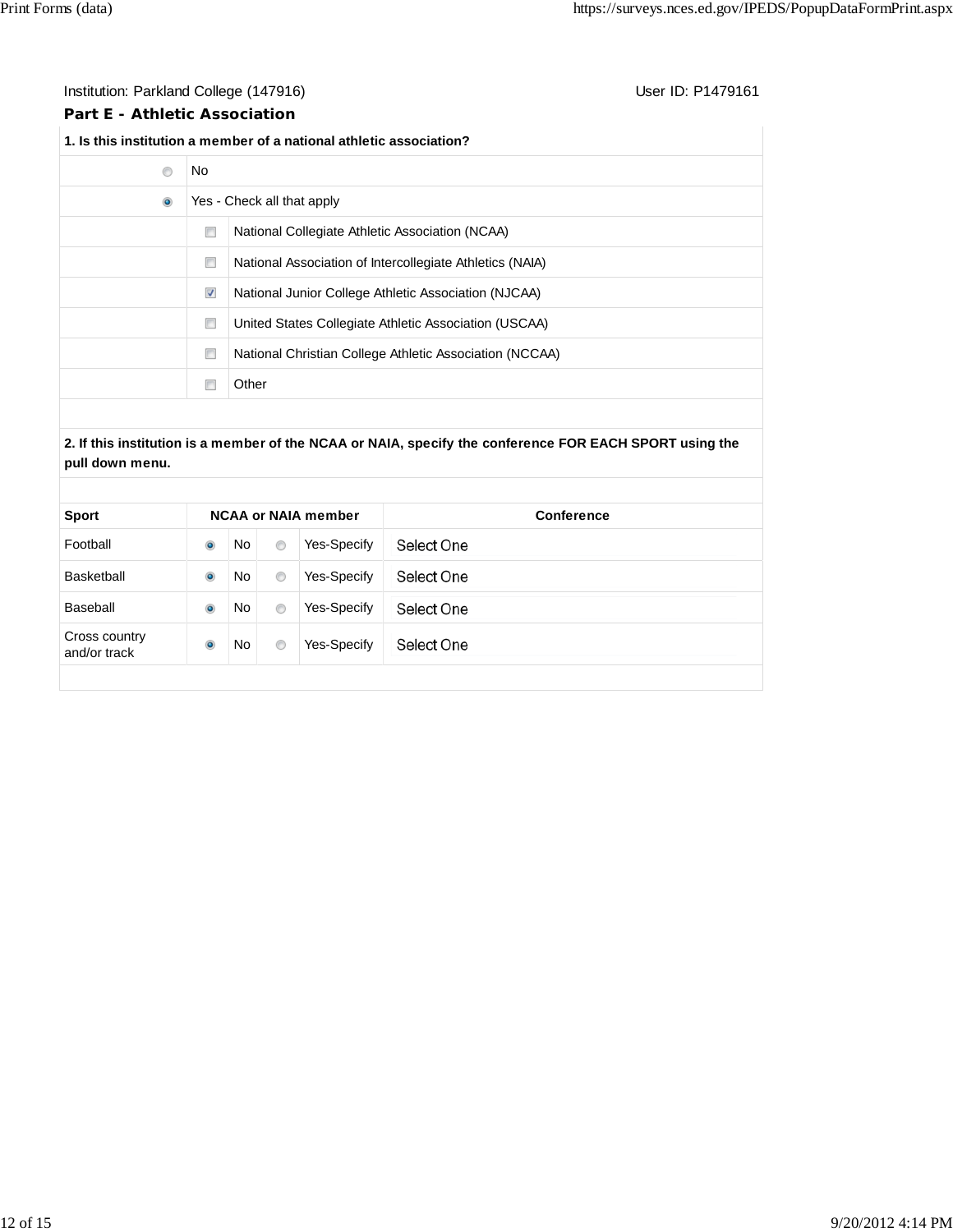# Institution: Parkland College (147916) Contact College (147916) **Prepared by**

|                | This survey component was prepared by: |   |                                                                                                                                                                                                                                                                                                                                                                       |   |                   |       |                    |         |       |
|----------------|----------------------------------------|---|-----------------------------------------------------------------------------------------------------------------------------------------------------------------------------------------------------------------------------------------------------------------------------------------------------------------------------------------------------------------------|---|-------------------|-------|--------------------|---------|-------|
| $\circledcirc$ | Keyholder                              | ⋒ | <b>SFA Contact</b>                                                                                                                                                                                                                                                                                                                                                    | ⋒ | <b>HR Contact</b> |       | Finance<br>Contact |         | Other |
| Name:          | <b>Brian Counter</b>                   |   |                                                                                                                                                                                                                                                                                                                                                                       |   |                   |       |                    |         |       |
| Email:         | bcounter@parkland.edu                  |   |                                                                                                                                                                                                                                                                                                                                                                       |   |                   |       |                    |         |       |
|                |                                        |   |                                                                                                                                                                                                                                                                                                                                                                       |   |                   |       |                    |         |       |
|                |                                        |   | How long did it take to prepare this survey component?                                                                                                                                                                                                                                                                                                                |   |                   | hours | 45                 | minutes |       |
|                |                                        |   |                                                                                                                                                                                                                                                                                                                                                                       |   |                   |       |                    |         |       |
|                |                                        |   | The name of the preparer is being collected so that we can follow up with the appropriate person in the event that there<br>are questions concerning the data. The Keyholder will be copied on all email correspondence to other preparers.                                                                                                                           |   |                   |       |                    |         |       |
| System.        |                                        |   | The time it took to prepare this component is being collected so that we can continue to improve our estimate of the<br>reporting burden associated with IPEDS. Please include in your estimate the time it took for you to review instructions,<br>query and search data sources, complete and review the component, and submit the data through the Data Collection |   |                   |       |                    |         |       |

Thank you for your assistance.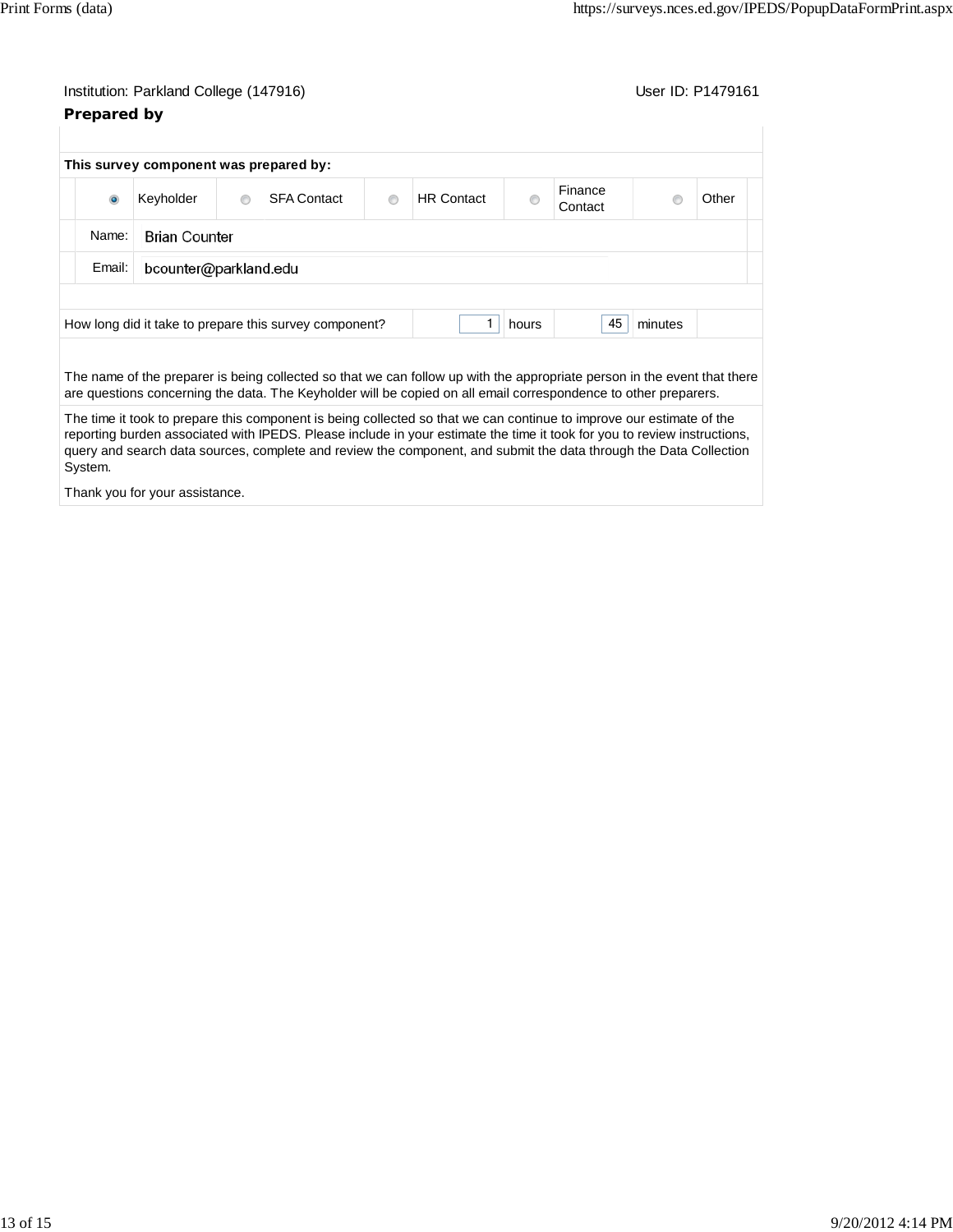Institution: Parkland College (147916) November 2012 10: P1479161

## **Summary**

## **Institutional Characteristics Component Summary Academic Year Reporters**

IPEDS collects important information regarding your institution. All data reported in IPEDS survey components become available in the IPEDS Data Center and appear as aggregated data in various Department of Education reports. Additionally, some of the reported data appears specifically for your institution through the College Navigator website and is included in your institution's Data Feedback Report (DFR). The purpose of this summary is to provide you an opportunity to view some of the data that, when accepted through the IPEDS quality control process, will appear on the College Navigator website and/or your DFR. College Navigator is updated approximately three months after the data collection period closes and Data Feedback Reports will be available through the ExPT and sent to your institution's CEO in November 2013.

Please review your data for accuracy. If you have questions about the data displayed below after reviewing the data reported on the survey screens, please contact the IPEDS Help Desk at: 1-877-225-2568 or ipedshelp@rti.org.

|                                                                                                      | <b>GENERAL INFORMATION</b>                                                                                                                                                                       |
|------------------------------------------------------------------------------------------------------|--------------------------------------------------------------------------------------------------------------------------------------------------------------------------------------------------|
| <b>Mission Statement</b>                                                                             | http://www.parkland.edu/about/mission.aspx                                                                                                                                                       |
| Are all the programs at your institution<br>offered completely via distance<br>education?            | N <sub>0</sub>                                                                                                                                                                                   |
| Special Learning Opportunities                                                                       | ROTC (Army<br>Navy<br>Air Force)<br>Study abroad                                                                                                                                                 |
| <b>Student Services</b>                                                                              | Remedial services<br>Academic/career counseling services<br>Employment services for current students<br>Placement services for program completers<br>On-campus day care for children of students |
| Credit Accepted                                                                                      | Dual credit (college credit earned while in high school)<br>Credit for life experiences<br>Advanced placement (AP) credits                                                                       |
| Undergraduate students enrolled who<br>are formally registered with office of<br>disability services | 3 percent or less                                                                                                                                                                                |

| <b>PRICING INFORMATION</b>                                               |                      |          |          |          |
|--------------------------------------------------------------------------|----------------------|----------|----------|----------|
| Estimated expenses for academic year for full-time, first-time students  | 2009-10              | 2010-11  | 2011-12  | 2012-13  |
| In-district tuition and fees                                             | \$2,760              | \$3,060  | \$3,210  | \$3,360  |
| In-state tuition and fees                                                | \$7,290              | \$7,830  | \$7,770  | \$7,815  |
| Out-of-state tuition and fees                                            | \$11,340             | \$12,090 | \$12,690 | \$13,305 |
| Books and supplies                                                       | \$1,200              | \$1,500  | \$1,500  | \$1,500  |
| Off Campus Room and Board                                                | \$4,700              | \$5,000  | \$5,000  | \$5,000  |
| Off Campus Other Expenses                                                | \$3,100              | \$3,000  | \$3,000  | \$3,000  |
| Off Campus with family Other Expenses                                    | \$3,100              | \$3,000  | \$3,000  | \$3,000  |
| Average undergraduate student tuition and fees for academic year 2012-13 | Tuition              |          | Fees     |          |
| In-district                                                              |                      | \$3,105  |          | \$255    |
| In-state                                                                 |                      | \$7,560  |          | \$255    |
| Out-of-state                                                             |                      | \$13,050 |          | \$255    |
| Alternative tuition plans                                                | Tuition payment plan |          |          |          |